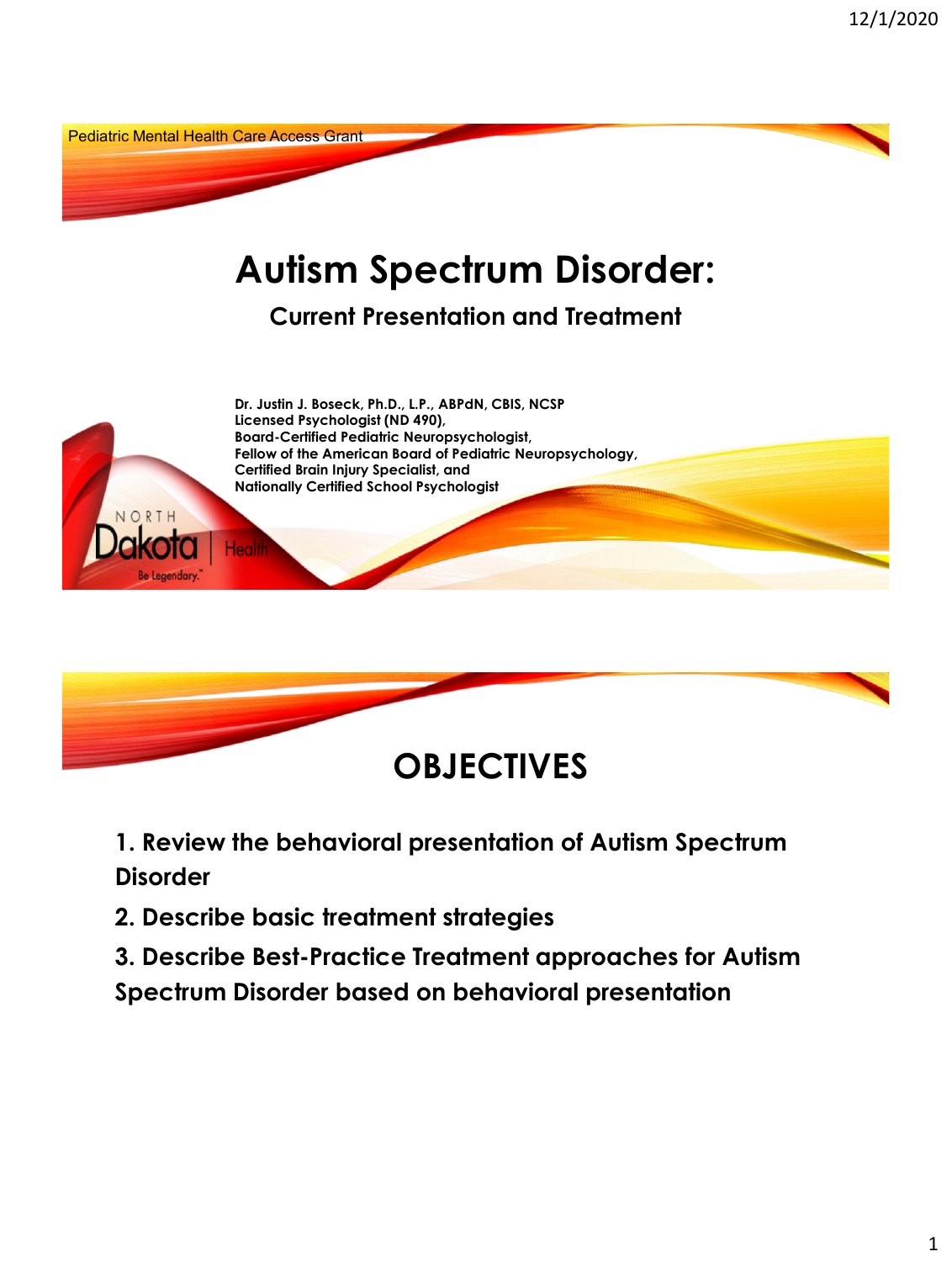## **SOCIAL INTERACTION AND COMMUNICATION**

- **Deficits in social-emotional reciprocity**
- **Atypical social approach**
- **Difficulty initiating and/or sustaining** 
	- **Social Interactions**
	- **Reciprocal conversation**
- **Reduced sharing of interest and emotions/affect**



## **SOCIAL INTERACTION AND COMMUNICATION**

- **Deficits in nonverbal communicative behaviors**
- **Poorly integrated verbal and nonverbals**
- **Abnormalities in contact and body language**
- **Deficits in understanding and use of gesture**
- **Reduced facial expression**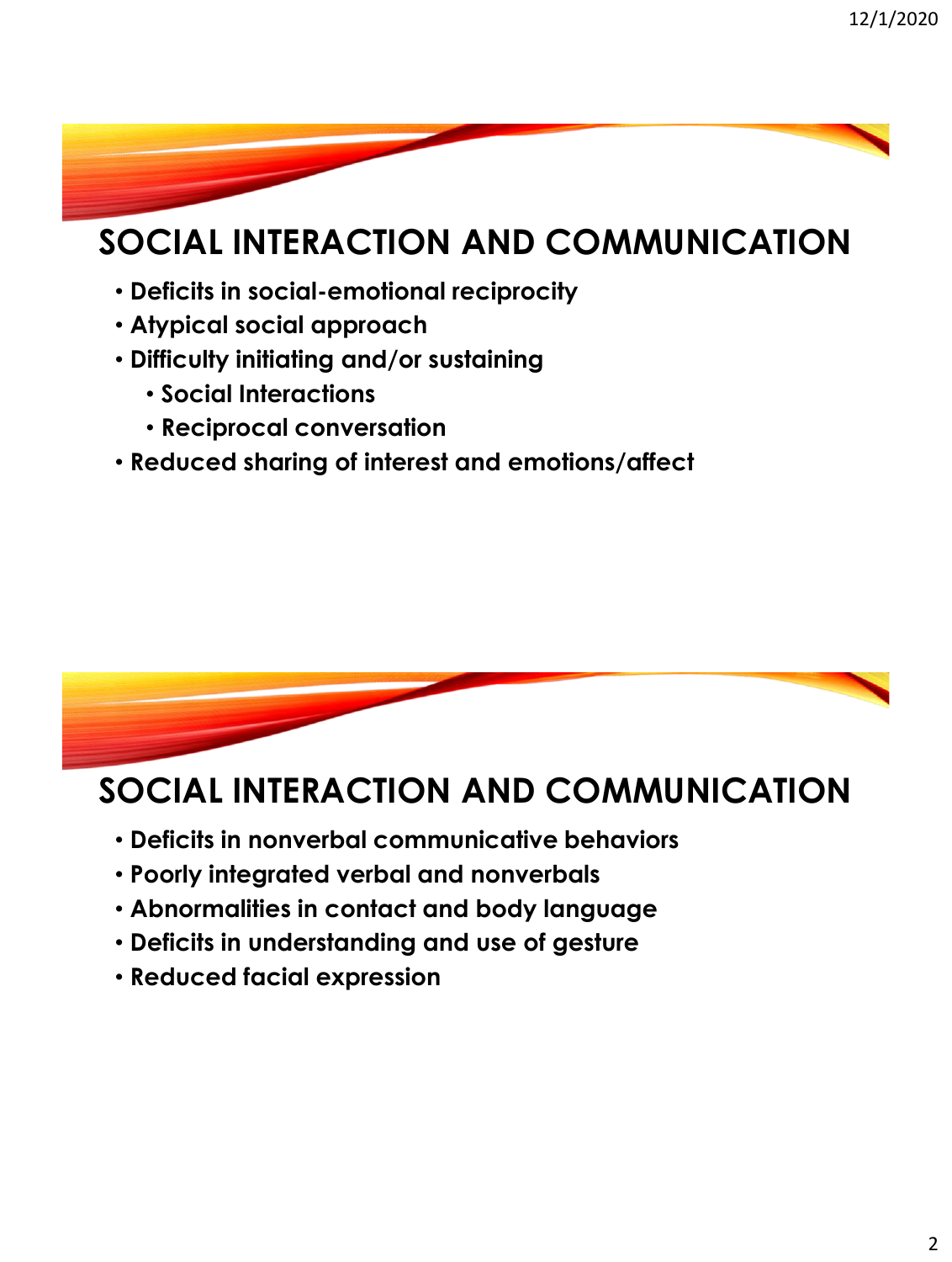## **SOCIAL INTERACTION AND COMMUNICATION**

- **Deficits in developing, maintaining and understanding relationships**
- **Difficulty adjusting behavior to suit various social contexts**
- **Difficulty sharing imaginative play**
- **Difficulty making/keeping friends**
- **Absence of interest in peers**



## **RESTRICTED/REPETITIVE BEHAVIORS/INTERESTS**

- **Stereotyped or repetitive:** 
	- **Motor movements**
	- **Use of objects**
		- **Lining up toys**
		- **Flipping objects**
	- **Speech** 
		- **Immediate and/or delayed echolalia**
		- **Idiosyncratic phrases**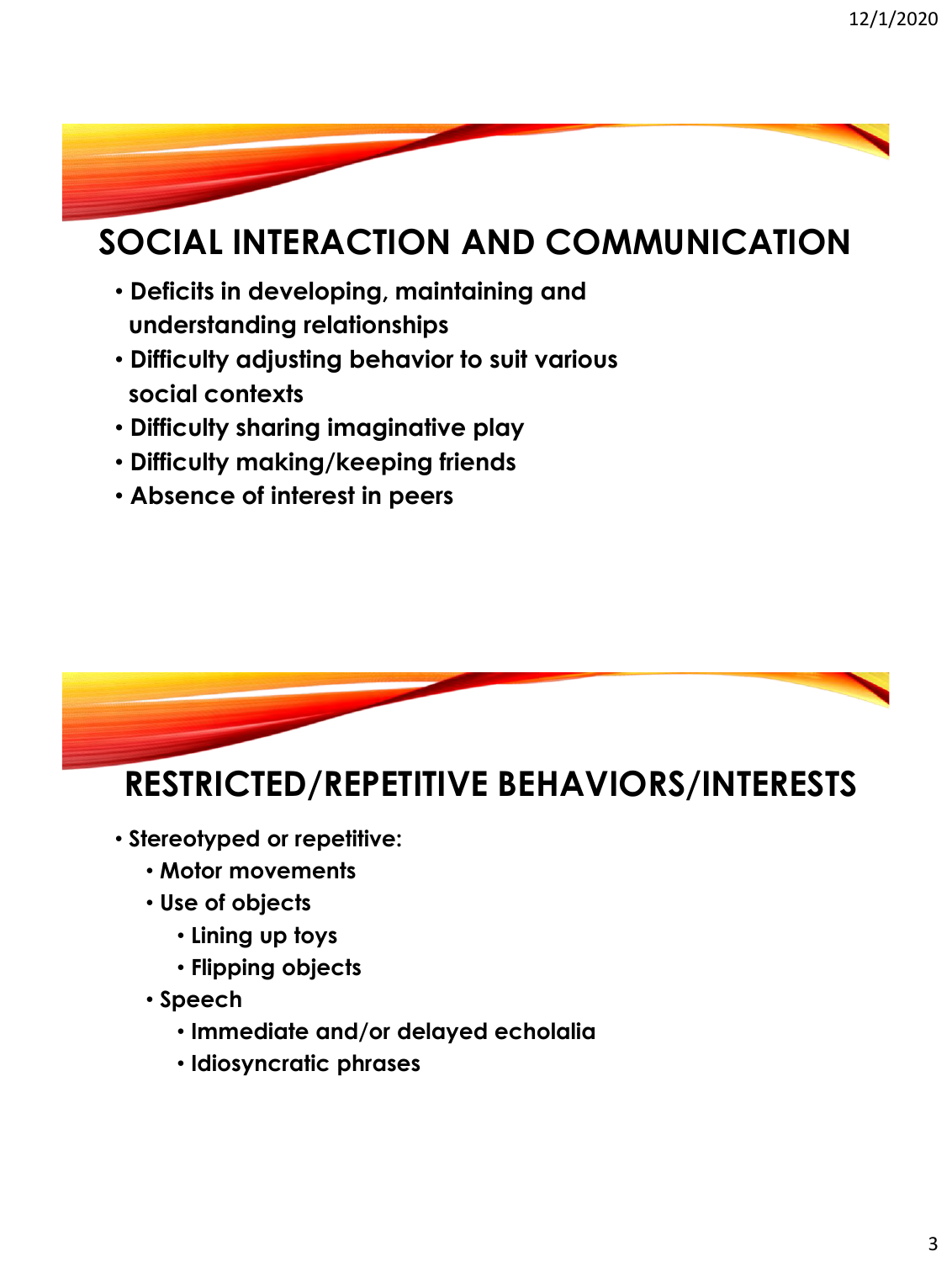## **RESTRICTED/REPETITIVE BEHAVIORS/INTERESTS**

- **Insistence on sameness**
- **Inflexible adherence to routines**
- **Ritualized patterns of verbal/nonverbal behaviors**
	- **Extreme distress at small changes**
	- **Difficulties with transitions**
	- **Rigid thinking patterns**
	- **Needing routine**



## **RESTRICTED/REPETITIVE BEHAVIORS/INTERESTS**

- **Highly restricted, fixated interests that are abnormal in intensity or focus** 
	- **Strong attachment to or preoccupation with objects,**
	- **Excessively circumscribed or perseverative interests**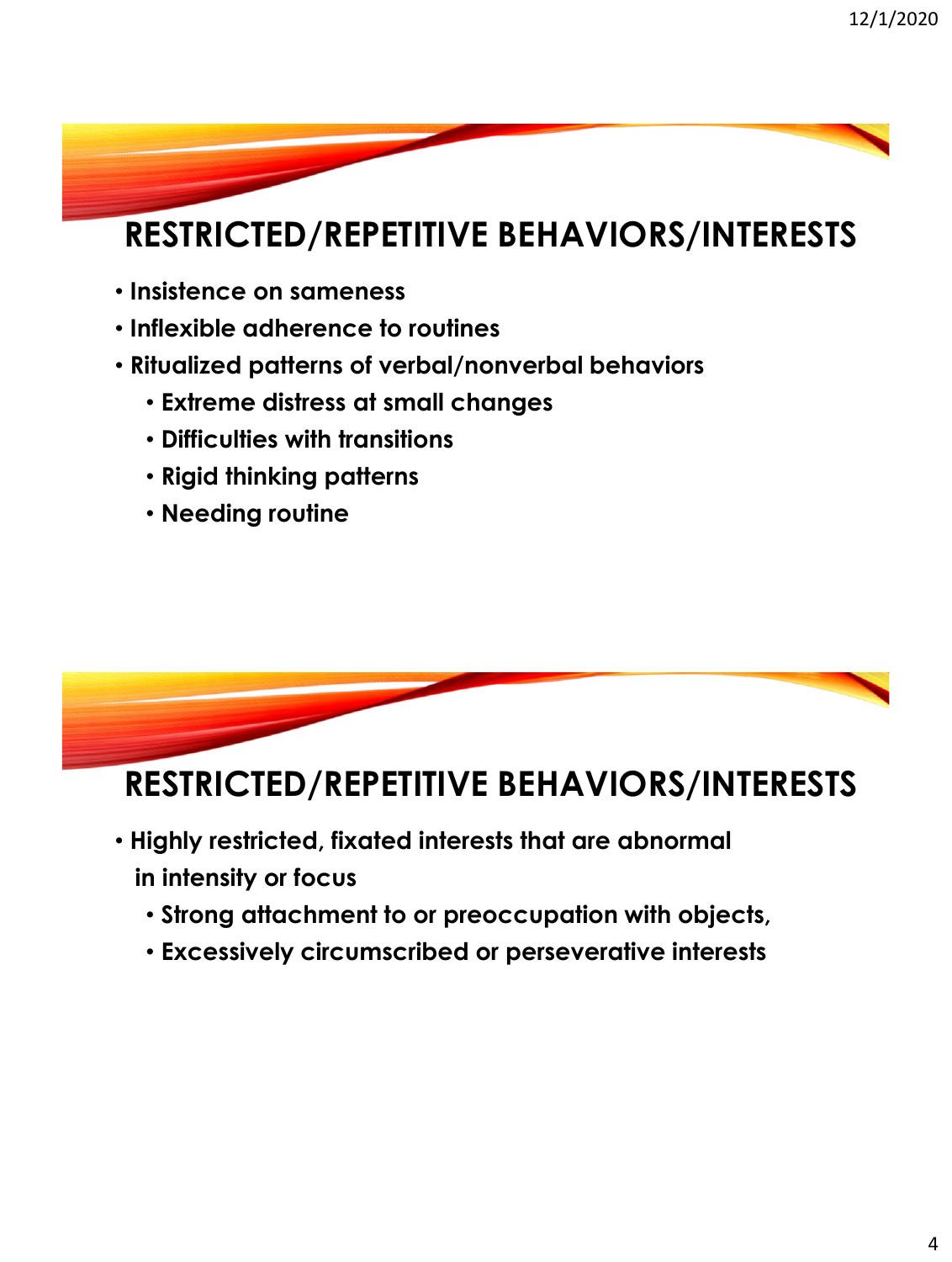## **RESTRICTED/REPETITIVE BEHAVIORS/INTERESTS**

- **Hyper-or hypo-reactivity to sensory input**
- **Unusual interest in sensory aspects of environment**
	- **Apparent indifference to pain/temperature**
	- **Excessive smelling or touching of objects**
	- **Visual fascination with lights or movement**
	- **Adverse response to:** 
		- **Sound, texture, and/or light**



*"If a person does not keep pace with their companions, perhaps it is because they hear a different drummer. Let them step to the music which they hear" (Thoreau, 1854)*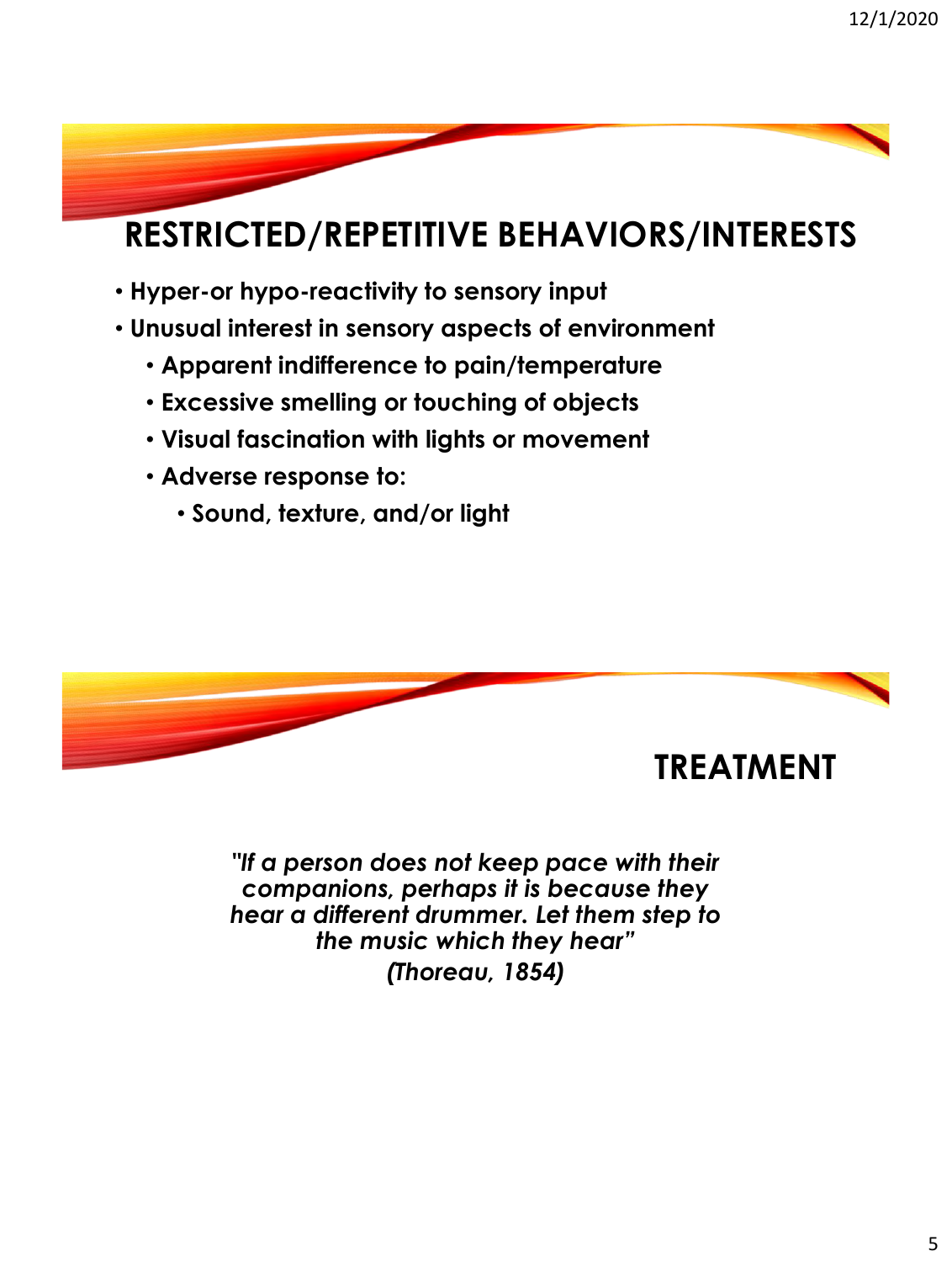

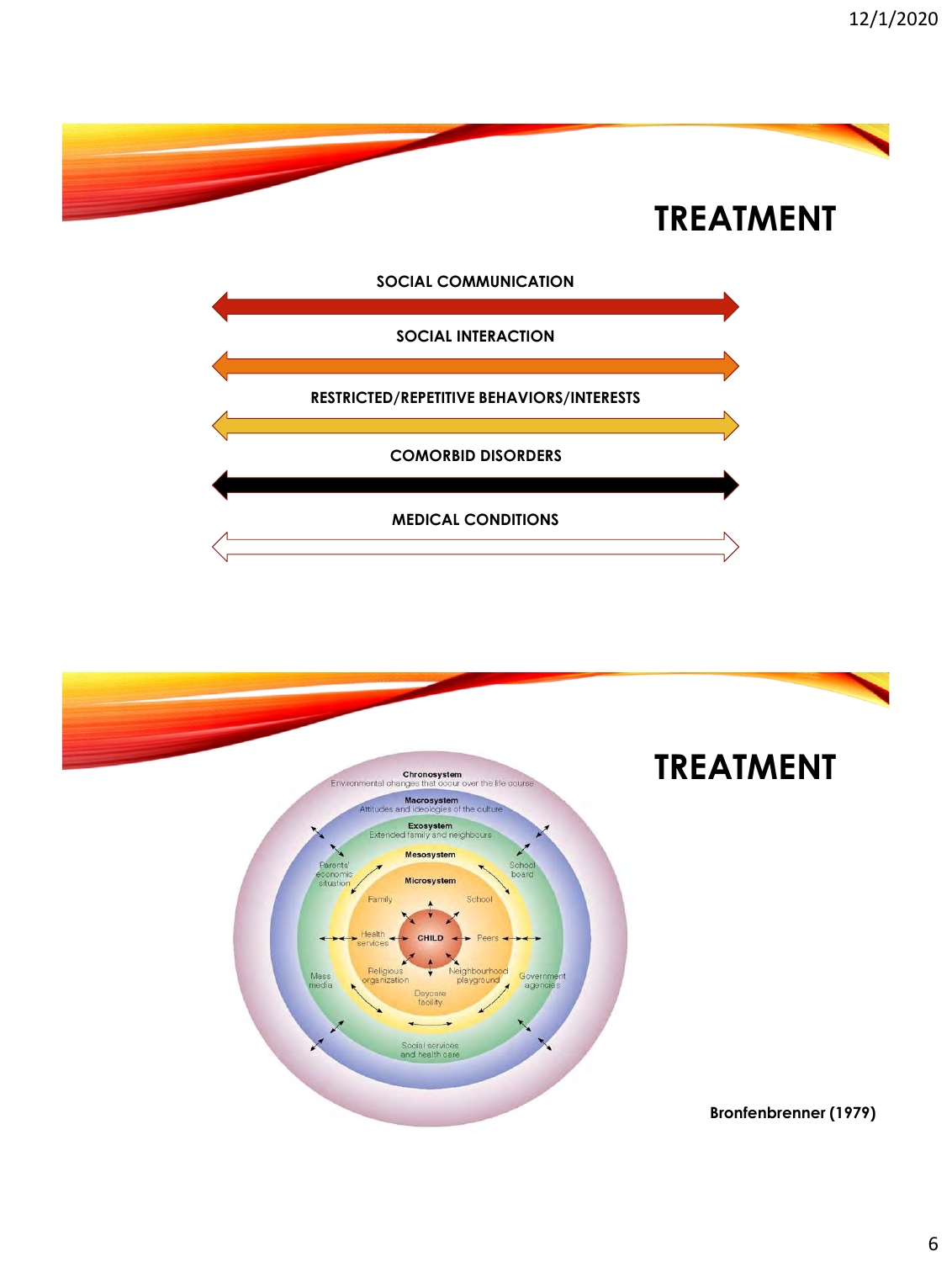## **TREATMENT**

**BASICS Well-Child Visits Hearing, Vision, and Dental Sleep Problems Eating and GI Problems Parent Education Early Intervention Social Skills Training Educational Access**



### **BASICS**

**Individual/Family Therapy** 

**Occupational/Physical Therapy**

**Speech-Language Therapy**

**Medication**

**Imaging if Regression or Signs of Seizure-Like Activity Technology**

**Low Tech - Pictures, Visual Schedules, Organizers High Tech - Apps – Time Timers, Visual Programs**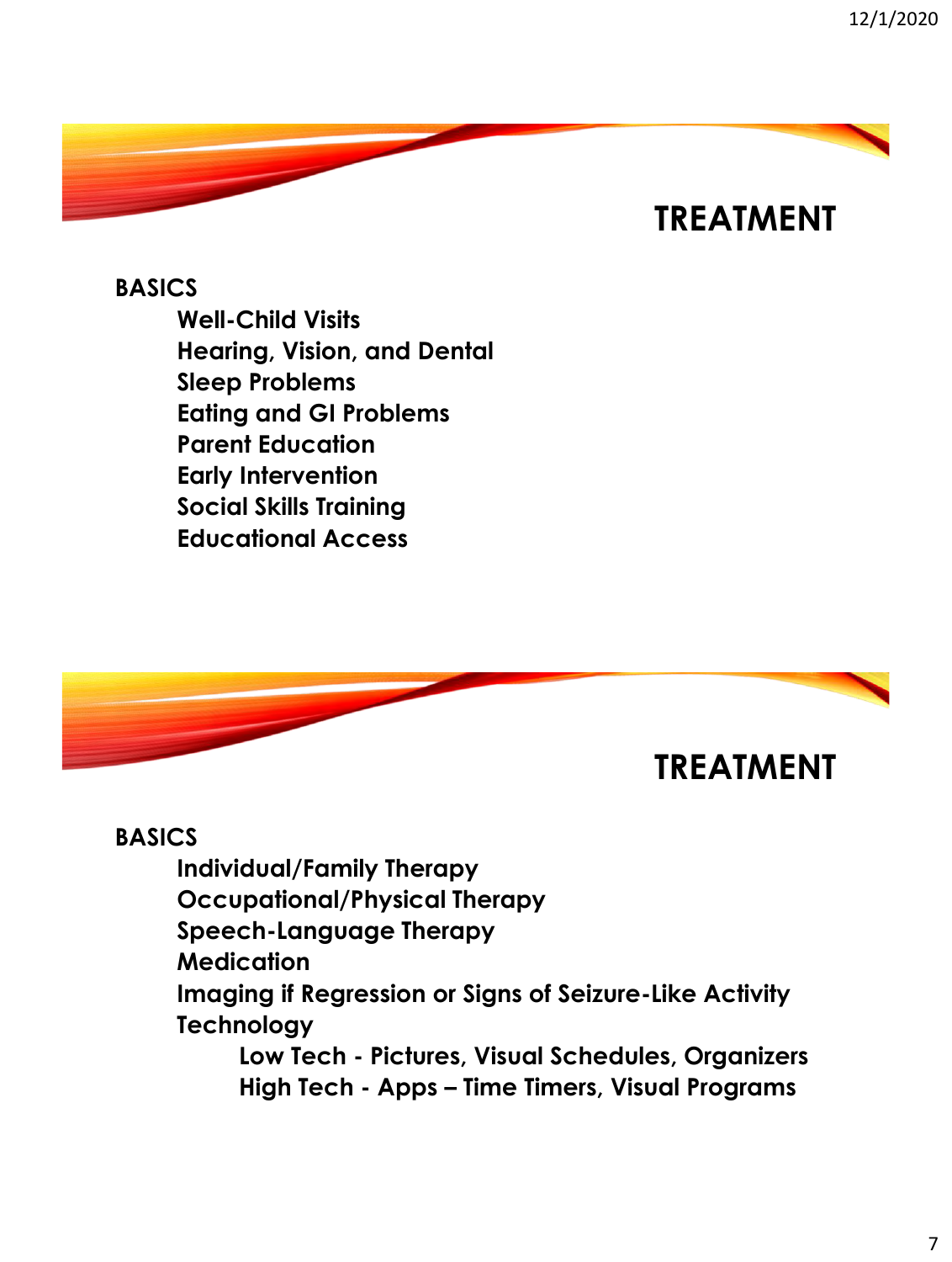

**BASICS Instructions provided in an organized manner Consistency and routine Allowing sufficient time Isolate information to help with attention Structured environment Visuals Limit verbal information, use short simple language**



**Early Intervention**

**Capitalize on early brain plasticity Direct the development of social behaviors Intervene before adverse behaviors are reinforced Promote neural connectivity through multi-sensory teaching approaches**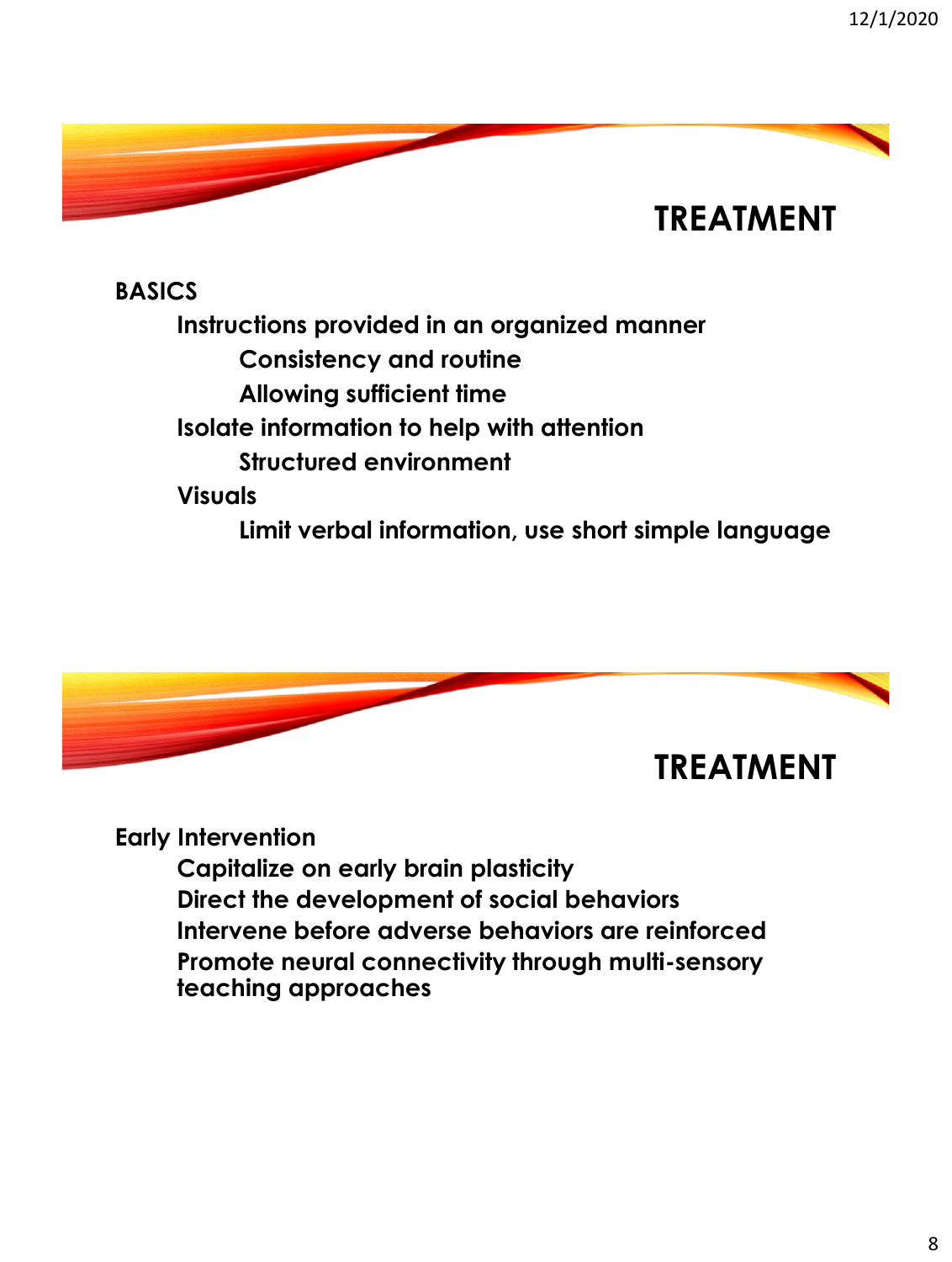## **TREATMENT**

- **Autism-Specific Treatment and Providers:**
	- **Applied Behavior Analysis**
	- **Behavioral Psychology**
	- **Positive Behavior Supports**
	- **Developmental Psychology**
	- **Special Education**
	- **Speech/Language Pathology**



**www.autismspeaks.org**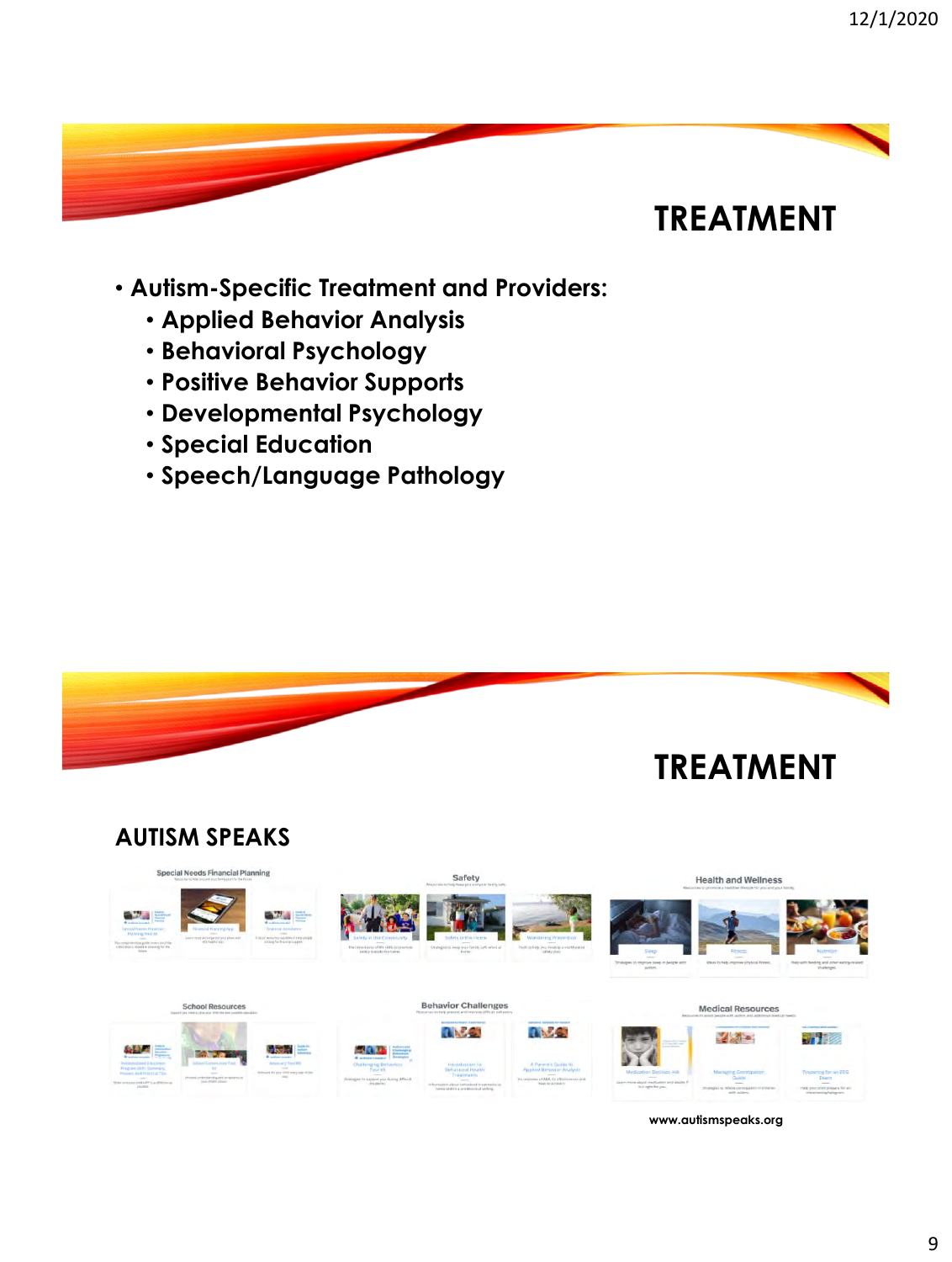

### **AUTISM SPEAKS** Adults **Family Support** 8149 的复数一 **BRANCH AND THE REAL** Support in the Community Miscellaneous 71 J **www.autismspeaks.org**



### • **National Standards Project of the National Autism Center (2015) Fourteen Established Interventions**

- **Behavioral Interventions**
- **Cognitive Behavioral Intervention Package**
- **Comprehensive Behavioral Treatment for Young Children**
- **Language Training (Production)**
- **Modeling**
- **Natural Teaching Strategies**
- **Parent Training**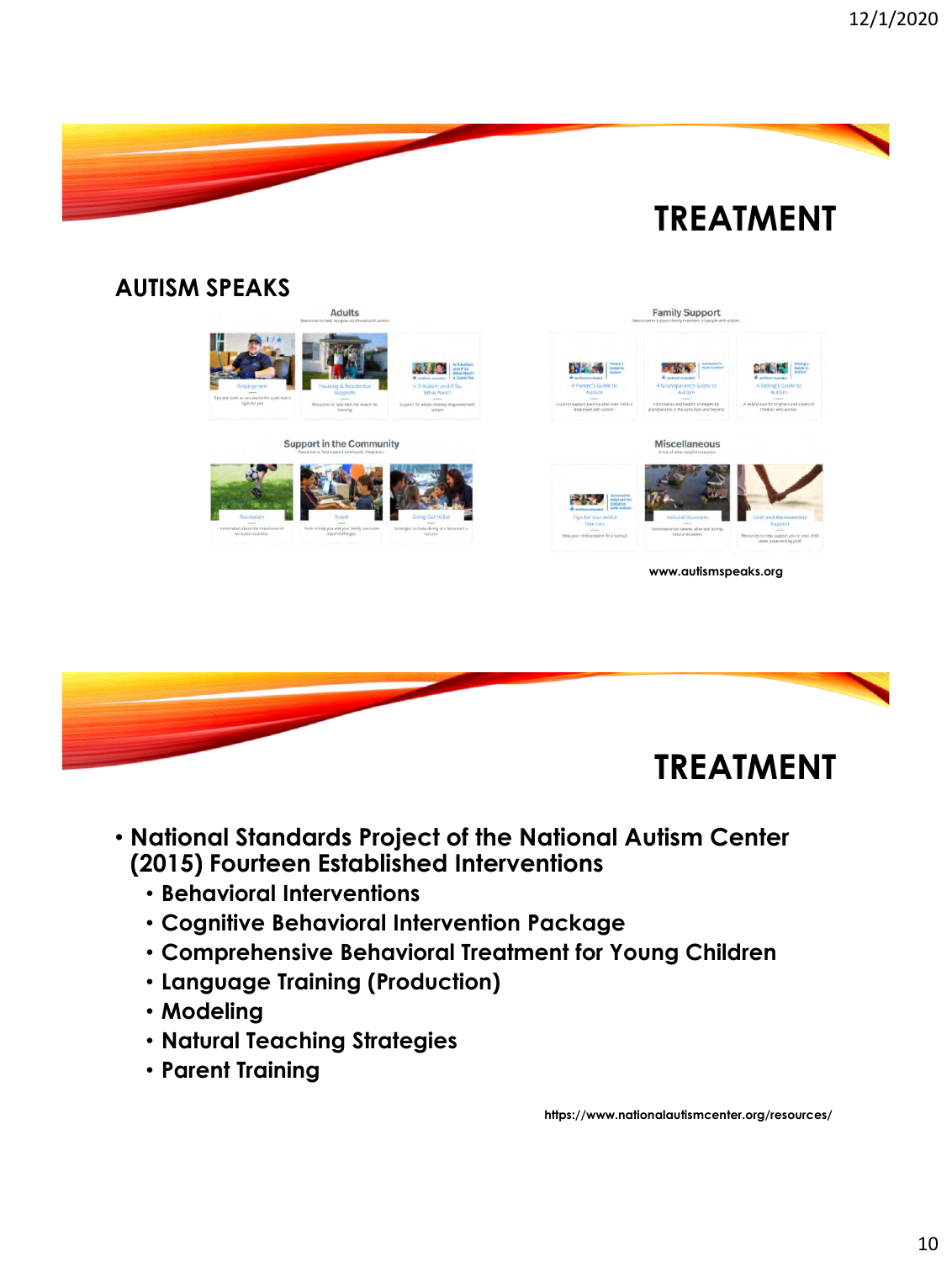

- **National Standards Project of the National Autism Center (2015) Fourteen Established Interventions**
	- **Peer Training Package**
	- **Pivotal Response Training**
	- **Schedules**
	- **Scripting**
	- **Self-Management**
	- **Social Skills Package**
	- **Story-based Intervention**

**https://www.nationalautismcenter.org/resources/**



**Functional Behavioral Assessment**

**Autism-Focused Intervention Resources and Modules Learning basic knowledge about Functional Behavior Assessment (FBA)**

**Applying FBA in activity-based scenarios that promote realworld application.** 

> **AFIRM (2015) http://afirm.fpg.unc.edu/**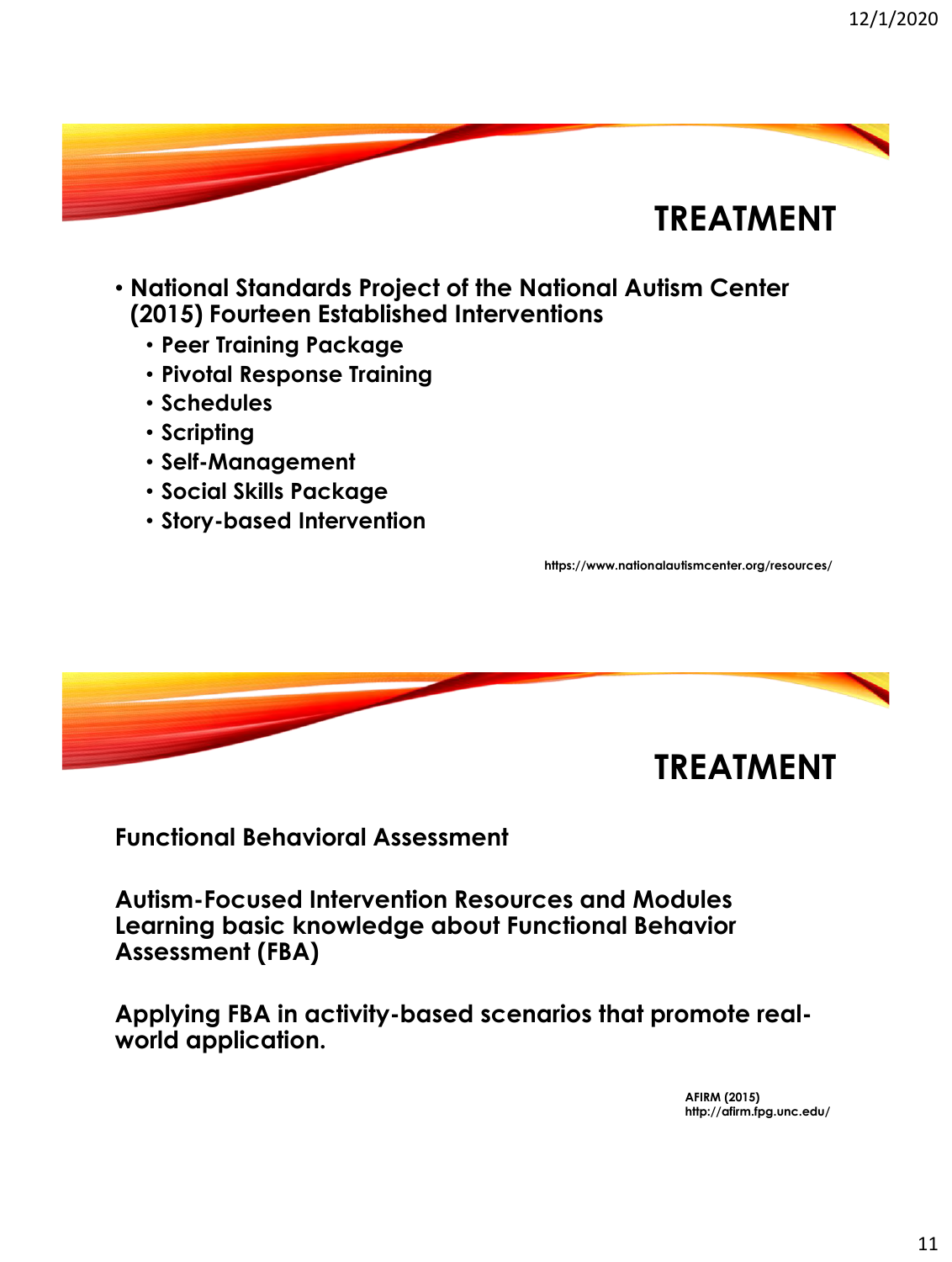

#### **1.Conduct an FBA including:**

- **1. Interview with the child and those who work with them**
- **2. Direct observation**
- **3. Conduct functional behavioral analysis in order to conduct experimentally manipulated observations**

#### **2.Functional behavioral assessment should include data on:**

- **1. Child's strengths and weaknesses**
- **2. Problematic behavior**
- **3. Acceptable alternative behavior**
- **4. Immediate antecedents**
- **5. Immediate and delayed consequences**
- **3.Determine behavior goals to increase positive behavior and decrease unwanted behavior**



- **1.Use assessment results from FBA and testing in order to determine how to use strategies and consequences to promote desirable behavior**
- **2.Determine the skills that need to be taught**
- **3.Create a structured daily schedule**
- **4.Include strategies such as:**
	- **1.Visual schedules**
	- **2.Verbal or physical prompting**
	- **3.Adjusting task demands**
	- **4.Providing choice**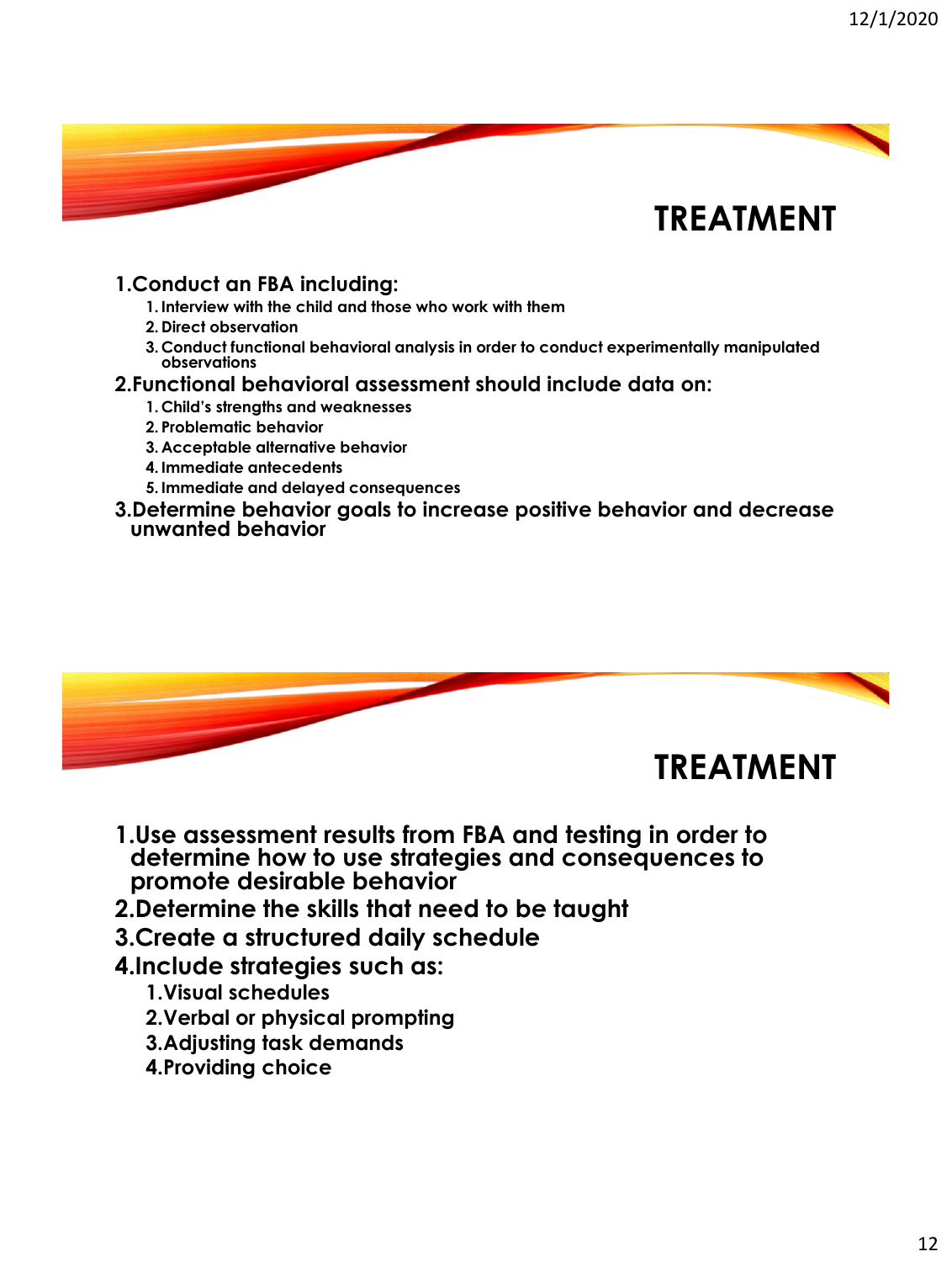

**The SCERTS Model**

**Social Communication Emotional Regulation Transactional Support** 

**Research-based educational approach and multidisciplinary framework that addresses the core challenges faced by those with ASD.**

**www.scerts.com**



### **University of North Carolina TEACCH Autism Program Comprehensive educational approach utilizing an adapted environment – "Structured TEACCHING" Understanding the culture of autism Developing an individualized person- and family-centered plan for each client or**

**student, rather than using a standard curriculum**

**Structuring the physical environment**

**Using visual supports to make the sequence of daily activities predictable and understandable**

**Using visual supports to make individual tasks understandable**

**https://www.teacch.com/**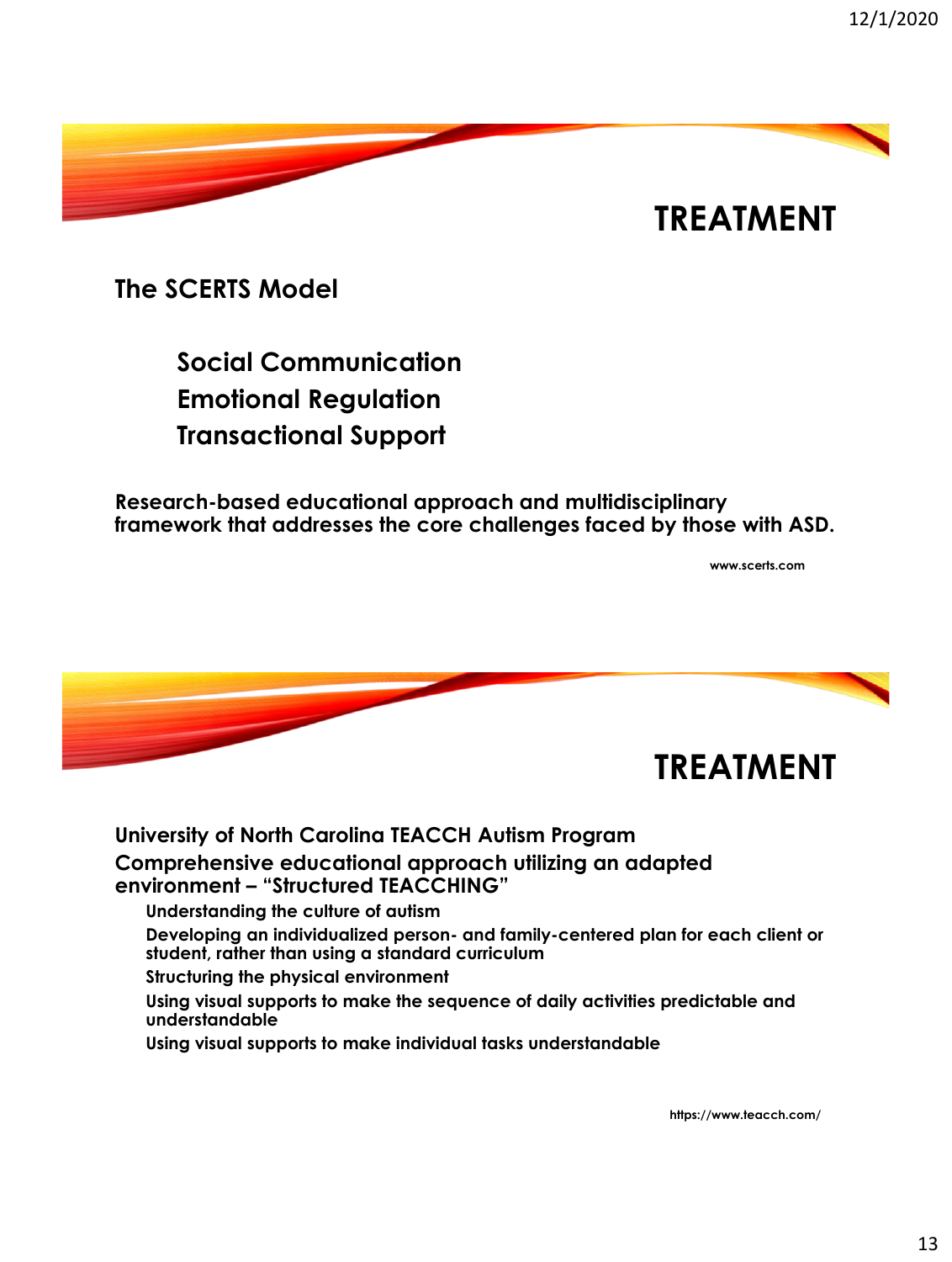

### **Complimentary Medicine**

**GI-based treatments originated in early studies indicating association between GI difficulties and ASD symptoms (Volker, 2011)**

**Secretin and GFCF diets**

• **Early positive impact on reducing symptoms but later studies found no significant treatment effect (Zimmer & Malloy, 2007)**

**Auditory Integration Training**

• **Modulated and filtered music through earphones to reduce noise sensitivity (Baranek, 2002)**

#### **Sensory Integration**

• **Provides a series of sensory experiences thought to improve modulation, organization, and integration of environmental information (Zimmer & Malloy, 2007)**



### **Individuals with Disabilities Education Act**

**"Infants and toddlers with disabilities (birth-2) and their families receive early intervention services under IDEA Part C. Children and youth (ages 3-21) receive special education and related services under IDEA Part B."**

**State requirements vary**

**IDEA (2004) http://idea.ed.gov/**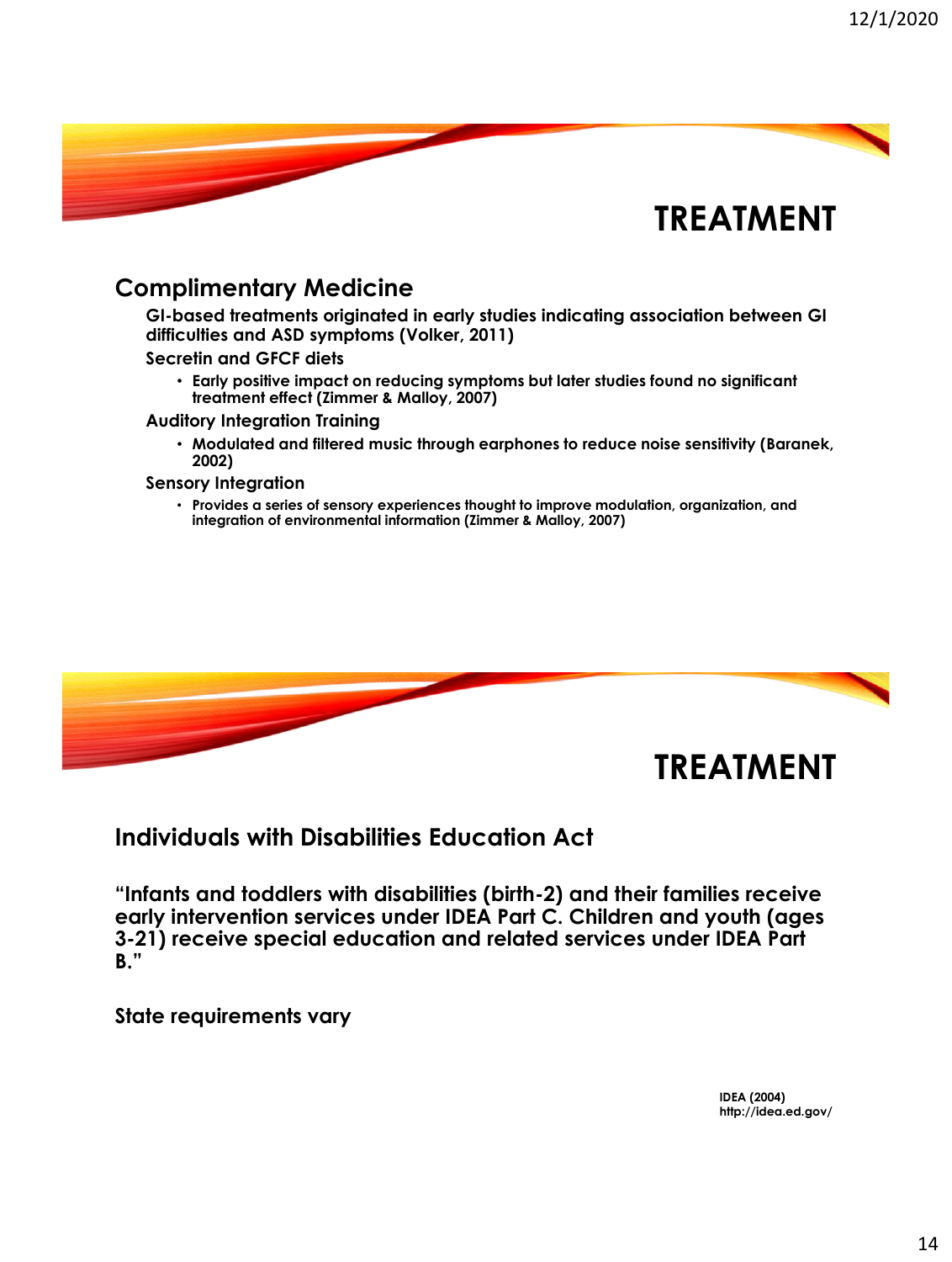

### **ND Special Education State Guidelines**

### **Guidelines for Serving Students with Autism Spectrum Disorders in Educational Settings**

**"A student with ASD who isfound eligible for special education services will have an IEP developed that addresses the specially designed instruction they will need to access and benefit from the general education curriculum."**

**https://www.nd.gov/dpi/**



#### **School Accommodations: Individualized Education Plan 504 Plan**

**Sensory-Motor functioning Physical impairments Sensory Integration difficulty Communication Impairments Cognitive Impairments Academic/Learning Difficulties Fatigue Medical Issues Social-Emotional Difficulties Behavior Difficulties**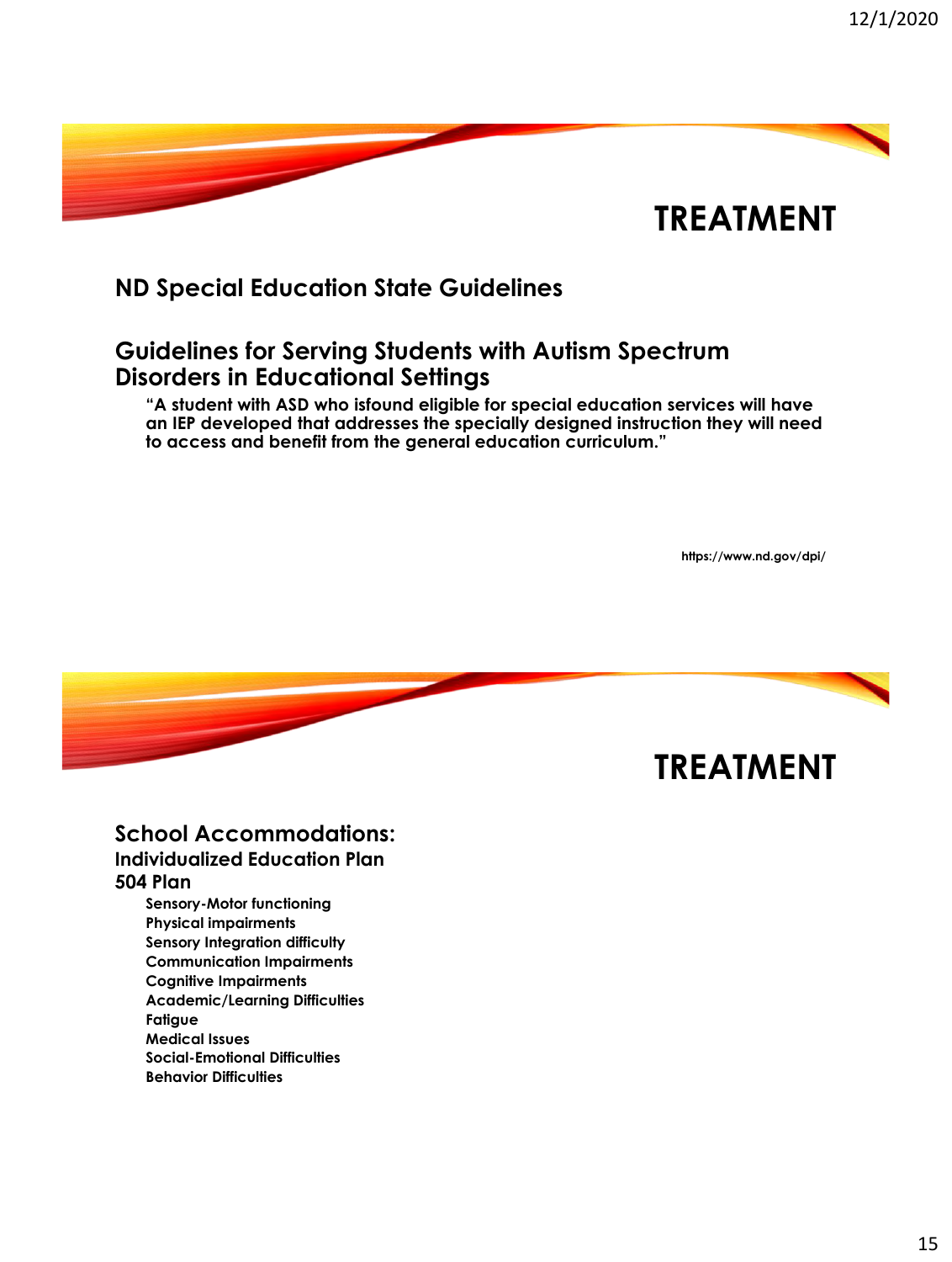



# **Autism Spectrum Disorder:**

### **Current Presentation and Treatment**